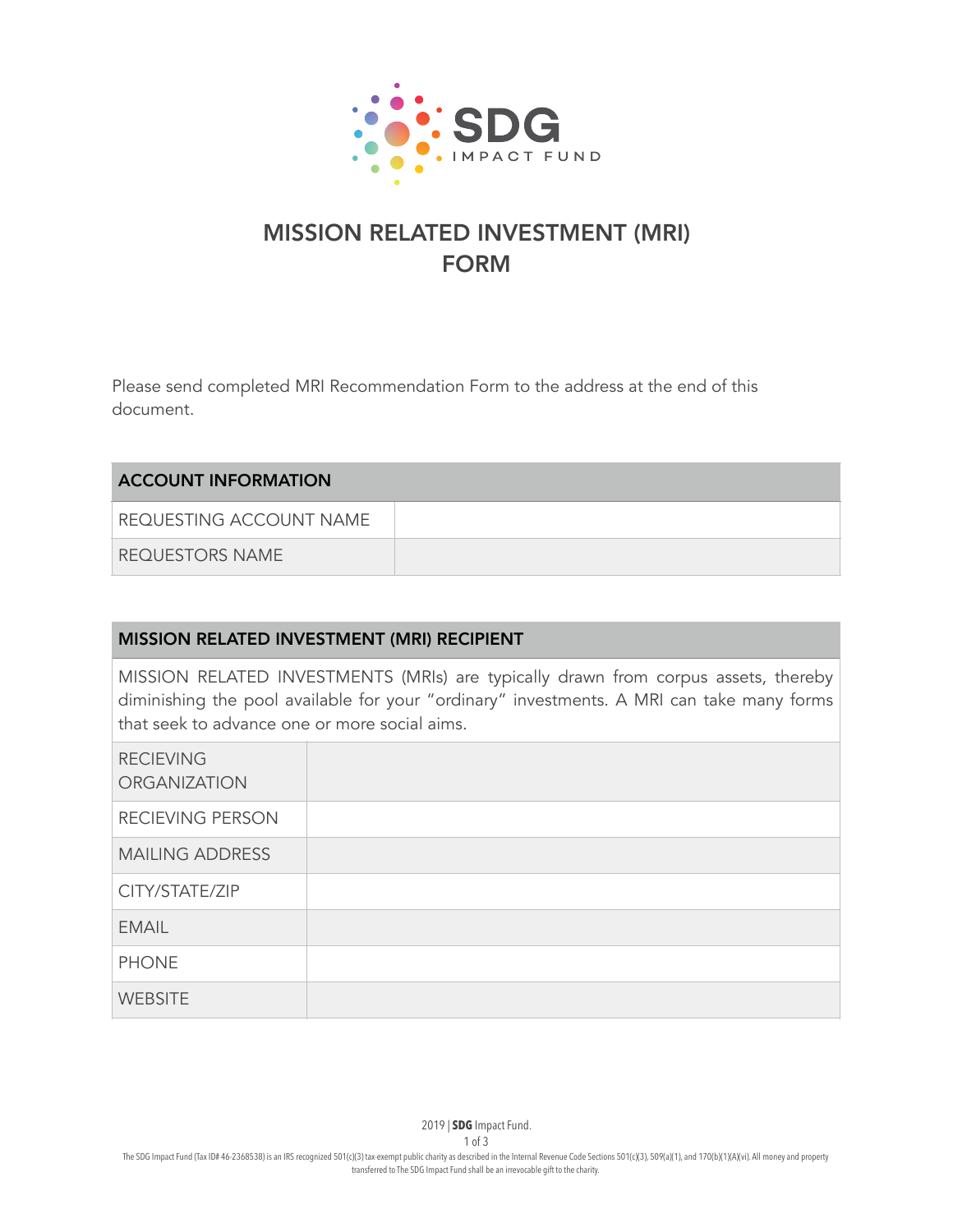

## MISSION RELATED INVESTMENT (MRI) FORM

ADDITIONAL INSTRUCTIONS Please specify MRI (description)

| <b>MISSION RELATED INVESTMENT (TYPE)</b>                                                                                 |                                                                                                                                                                                             | <b>UNITS</b> |
|--------------------------------------------------------------------------------------------------------------------------|---------------------------------------------------------------------------------------------------------------------------------------------------------------------------------------------|--------------|
| <b>CASH CONTRIBUTION AMOUNT</b>                                                                                          |                                                                                                                                                                                             |              |
| SECURITIES OR MUTUAL FUND<br><b>CONTRIBUTIONS</b><br>please contact SDG Impact Fund at 404.825.9529 for<br>instructions. |                                                                                                                                                                                             |              |
| <b>CRYPTOCURRENCY</b>                                                                                                    |                                                                                                                                                                                             |              |
| <b>OTHER</b>                                                                                                             | Please contact a SDG Impact Fund<br>Representative at 404.825.9529 if<br>you plan to contribute physical share<br>certificates, real estate or other<br>property or non-traditional assets. |              |

2 of 3